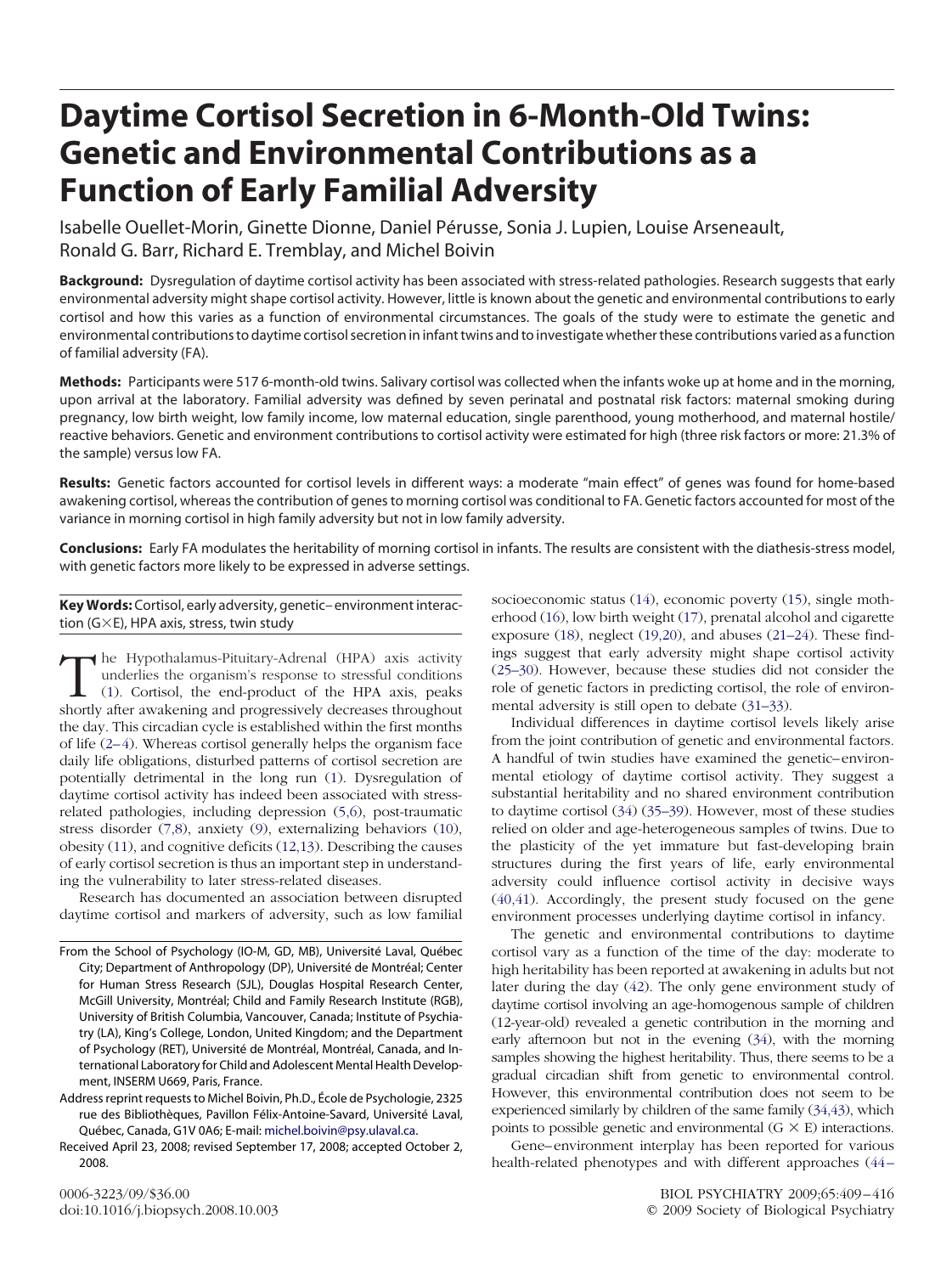[47\)](#page-6-0), including variations in genetic and environmental etiology according to environmental circumstances [\(48,49\)](#page-6-0). At least two forms of gene-environment interplay might be anticipated. A first possibility, often defined as the "diathesis-stress" model [\(50\)](#page-6-0), posits that genes that increase vulnerability (or resilience) to stress are more likely to be expressed under adverse/stressful environments than under more favorable conditions [\(29,51–54\)](#page-6-0). Results showing higher heritability of daytime cortisol secretion under stressful conditions, such as high versus low familial adversity (FA), would be consistent with such a model.

Early adverse environments might also constrain genetic expression. In rodents, early maternal care has long-lasting effect on the HPA axis response to stress [\(55,56\)](#page-7-0). Findings showing a reduced genetic contribution to cortisol among infants exposed to stressful conditions, such as high versus low FA, would be consistent with that model.

The goal of the present study was to estimate the genetic and environmental contributions to morning cortisol secretion among 6-month-old twins and to investigate whether and how these contributions varied as a function of FA.

# **Methods and Materials**

#### **Participants**

Participants were twins recruited between April 1995 and December 1998 in the greater Montréal area to participate in a longitudinal study. A total of 989 families were contacted, of which 672 agreed to participate (68%). Twins were first seen when they were 6 months of gestational age and then prospectively assessed on a variety of child and family characteristics. Informed consent was obtained from the parents annually. Interviews regarding environmental variables were generally conducted with the mother (99.7%). Hospital records were used to get information about pregnancy and delivery. Zygosity was determined through the Zygosity Questionnaire for Young Twins when they were 6 and 19 months of age [\(57\)](#page-7-0). The DNA-based zygosity was determined for 31% of randomly selected same-sex twin pairs with 8 –10 highly polymorphic micro-satellite markers. The two methods yielded a concordance of 93.8% [\(58\)](#page-7-0).

Saliva samples were collected for 523 children when they were 6 months of age (mean [SD], 5.63 months [.93]). Three twin pairs were excluded, because they were born very premature (26 –29 gestational weeks) and with a very low birth weight  $(\leq 1000 \text{ g})$ , two conditions associated with disturbed HPA axis activity [\(59,60\)](#page-7-0). The final sample was composed of 517 infants who participated in cortisol sampling at least once  $(n = 478$  and  $n = 393$  for awakening and morning, respectively). Non-genetic statistical analyses (e.g., analyses of variance) were performed with all available twins, but only complete twin pairs were considered for genetic analyses, leaving 232 twin pairs (101 monozygotic [MZ] and 131 dizygotic [DZ] pairs) and 192 twin pairs (67 MZ and 125 DZ pairs) for the awakening and morning samples, respectively. Cortisol levels of infants from complete pairs did not differ from cortisol levels of singleton twins  $[t(248) = -1.62, p = .11, \text{ and } t(201) = -1.45, p = .15].$ 

# **Procedures and Measures**

**Saliva Collection.** Two saliva samples were collected 1 week apart: 1) "home-awakening" and 2) "lab in the morning." The "lab in the morning" samples were collected first, immediately upon arrival at the laboratory (approximately 15 min, between 8:32 AM and 10:02 AM; mean [SD], 8:55 [0:14]) with salivettes (Sarstedt Canada, St-Laurent, Québec). Parents were instructed to collect the saliva at home 7 days later, as soon as the child naturally awakes and when he or she is still lying in the bed, unfed. Families were reminded by phone to do so the day before the sampling. Parents were told to put the salivettes in their freezer until the home visit scheduled the following week. The salivettes were brought back to the laboratory and stored at  $-80^{\circ}$ C until assay. The "home-awakening" samples were all collected between 6:00 AM and 10:00 AM (mean [SD], 7:29 AM [0:56]). Mothers were instructed not to feed or give the child anything to drink 20 min before each sampling. All samples were analyzed in a single batch with RadioImmunoAssay (Diagnostic Systems Laboratories, Webster, Texas). The technician was blind as to the zygosity and FA status of the samples. Intra-assay variability was  $\leq 10\%$ . Cortisol levels were positively skewed and were normalized with a Log10 transformation [\(61\)](#page-7-0).

**FA**

The cumulated risk of FA was assessed by seven perinatal and postnatal risk factors [\(27\)](#page-6-0): maternal smoking during pregnancy, low birth weight, low family income, low maternal education, single parenthood, young motherhood, and maternal hostilereactive behaviors. A risk factor was scored if the mother smoked cigarettes across all trimesters (24.9% of the families), birth weight was lower than 2500 g  $(46.5\%)$ , family income was below CDN \$20,000 (19.2%), the mother had not completed high school (19.0%), the twins were not living with both biological parents (5.5%), and the mother was younger than 20 years when the twins were born  $(3.2\%)$ . A seven-item, 10-point-Likert  $(0 = "not$ at all" to  $10 =$  "exactly") self-report scale was used to assess the mother's hostile-reactive parenting toward each twin (e.g., "I have shaken my baby when he/she was particularly fussy") (Cronbach  $\alpha$  = .73) [\(31\)](#page-6-0). The mother's hostile-reactive scores were strongly correlated across twins of the same family ( $r_{\text{MZ}}$  = .84,  $p = .00$ ;  $r_{\text{MZ}} = .78$ ,  $p = .00$ ) and were thus averaged within families. A risk was counted if the score was above the median.

The resulting FA index was distributed as follows: an FA of 0: 19.2%; 1: 30.5%; 2: 29.0%; 3: 15.0%; 4: 3.5%; 5: 1.6%; 6: 1.2%; and no FA of 7. Families with an FA score of 3 or above were considered to have high levels of FA (21.3%), and those who scored below 3 were considered to have low levels of FA (78.7%). This partition identified an FA risk group that was prevalent enough to conduct meaningful statistical analyses.

### **Data Analyses**

Because having two twins per family implies non-independent observations, differences between groups were tested with two-level hierarchical mixed models [\(62\)](#page-7-0), with both fixed and random components allowing an unbiased test of difference in means [\(63,64\)](#page-7-0). Phenotypic associations were tested with intraclass correlations, controlling for zygosity [\(65\)](#page-7-0), through MPlus [\(66\)](#page-7-0).

#### **Genetic Modeling**

The twin design compares the phenotypic similarity of MZ twins of the same family (100% genetically related) with that of DZ twins of the same family (approximately 50% genetically related) and decomposes the phenotypic variance into three components: additive genetic variance (heritability), shared (common) environmental variance, and non-shared (unique) environmental variance [\(67\)](#page-7-0). Genetic sources of variance are implied when MZ twins are more similar than DZ twins. Shared environment is indicated when both MZ and DZ pairs are significantly similar; it refers to environmental factors that make twins of the same family similar to each other (e.g., socioeconomic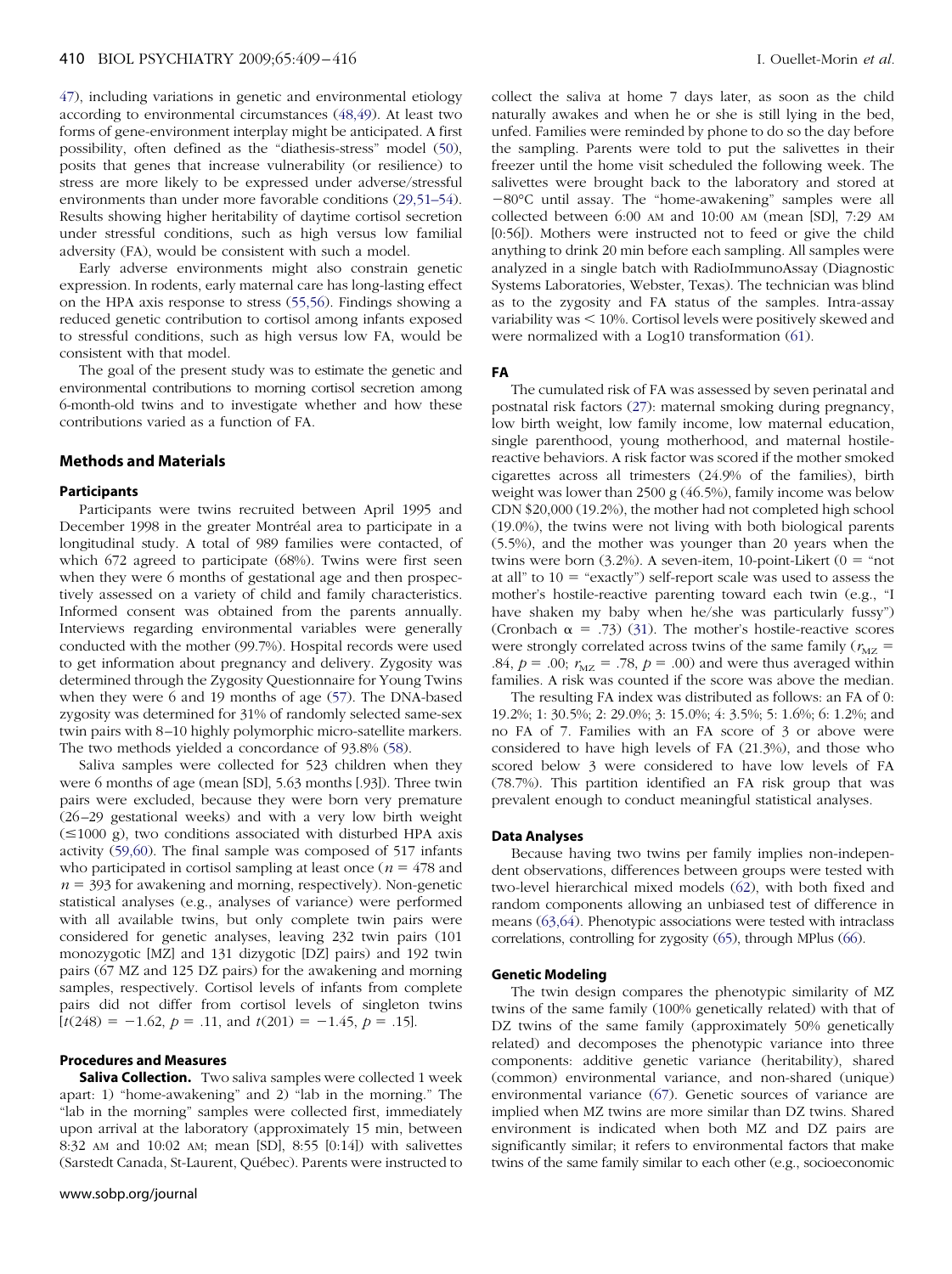status, parental mental health, neighborhood). Non-shared environment refers to differences among twins of the same family. That is, experiences that make twins of the same family grow apart (e.g., differences in parenting behaviors, accidents, children's differing peer experiences).

Genetic (A), shared environmental (C), and unique environmental (E) contributions were estimated through structural equation modeling of variance and covariance patterns among MZ and DZ twin pairs, with the MX software [\(68\)](#page-7-0). Within-pair covariance resulting from the additive genetic effect was posited at 100% for MZ pair and at 50% for DZ pairs, and shared environment was posited at 100% for both MZ and DZ twin pairs. Unique environment was estimated as residual variance and included measurement error. All twin pairs were concordant for FA. Models that allowed A, C, and E parameters to vary according to FA were compared with models that constrained parameters to be equal across FA groups. The full ACE models were tested against simpler, nested models (e.g., AE, CE, E models). Best models were selected according to goodness of fit  $(\chi^2 \text{ test})$  and parsimony indices such as Akaike Information Criteria (AIC) and the Root Mean Squared Error of Approximation (RMSEA). Cortisol was examined for outliers, defined as scores of  $\pm$  3 SD from the mean [\(69,70\)](#page-7-0); none were found. **Results**

**Table 1.** "Home-Awakening" and "Morning in the Lab" Cortisol Descriptive Statistics According to a Variety of Pre-, Peri- and Postnatal Variables

|                                      |      | Awakening (Day 1) |     | Morning (Day 2) |           |     |
|--------------------------------------|------|-------------------|-----|-----------------|-----------|-----|
| Variables                            | Mean | <b>SD</b>         | n   | Mean            | <b>SD</b> | n   |
| Zygosity                             |      |                   |     |                 |           |     |
| Monozygotes                          | .58  | .37               | 205 | .45             | .37       | 137 |
| <b>Dizygotes</b>                     | .57  | .45               | 273 | .41             | .30       | 256 |
| Gender                               |      |                   |     |                 |           |     |
| Male Subjects                        | .54  | .42               | 224 | .43             | .31       | 153 |
| Female Subjects                      | .61  | .41               | 254 | .42             | .34       | 240 |
| Ethnicity                            |      |                   |     |                 |           |     |
| Caucasians                           | .58  | .43               | 412 | .44             | .34       | 335 |
| Others                               | .58  | .39               | 59  | .39             | .26       | 54  |
| <b>Birth Weight</b>                  |      |                   |     |                 |           |     |
| $\geq$ 2500 q                        | .55  | .34               | 245 | .43             | .33       | 192 |
| $<$ 2500 q                           | .60  | .44               | 203 | .41             | .30       | 180 |
| <b>Gestational Age at Birth</b>      |      |                   |     |                 |           |     |
| $\geq$ 37 weeks                      | .55  | .36               | 195 | .43             | .34       | 183 |
| $<$ 37 weeks                         | .59  | .42               | 229 | .41             | .30       | 163 |
| <b>Gestational Diabetes</b>          |      |                   |     |                 |           |     |
| Yes                                  | .51  | .39               | 62  | .43             | .24       | 52  |
| No                                   | .57  | .39               | 324 | .42             | .33       | 316 |
| <b>Gestational Hypertension</b>      |      |                   |     |                 |           |     |
| Yes                                  | .50  | .38               | 68  | .39             | .26       | 62  |
| <b>No</b>                            | .57  | .39               | 334 | .43             | .33       | 308 |
| <b>Expected Pregnancy</b>            |      |                   |     |                 |           |     |
| Yes                                  | .57  | .40               | 294 | .42             | .32       | 250 |
| <b>No</b>                            | .52  | .36               | 110 | .42             | .31       | 120 |
| <b>Postnatal Depression</b>          |      |                   |     |                 |           |     |
| Yes                                  | .58  | .40               | 88  | .39             | .33       | 75  |
| <b>No</b>                            | .55  | .38               | 312 | .43             | .32       | 300 |
| Instrumentation Used for<br>Delivery |      |                   |     |                 |           |     |
| None                                 | .60  | .37               | 173 | .44             | .31       | 158 |
| Forceps                              | .44  | .31               | 15  | .30             | .16       | 11  |
| Suction-grip                         | .53  | .54               | 20  | .39             | .29       | 16  |

Raw data ( $\mu$ g/dL). No significant differences were found at  $p < .05$ .



**Figure 1.** Mean and SEMs of cortisol levels at awakening and morning for all  $twins (n = 478 and n = 393 for the awakening and morning samples, respectively.$ tively).

Table 1 presents the descriptive statistics of daytime cortisol samples according to pre-, peri- and postnatal variables. No significant differences were found at  $p < .05$ . Awakening cortisol was lower when sampled later  $[t(191) = -2.92, p = .003]$ , perhaps because sleep routine often differs across infants, and parents were instructed to sample saliva when the child naturally awakes. No such difference was detected for the morning sample  $[t(201) = 1.31, p = .19]$ . The time of saliva collection did not vary according to FA status  $[t(193) = 1.39, p = .17;$  and  $t(262) = -.26,$  $p = .79$ ] and zygosity  $[t(193) = -.11, p = .91;$  and  $t(262) = .88$ ,  $p = .38$ ].

Means and SEMs of cortisol samples are illustrated in Figure 1. Consistent with the circadian rhythm, cortisol level was higher at awakening than in the morning  $[\beta (SEM) = -0.14 \cdot (0.03), p < 0.001]$ . This difference did not vary according to FA  $[\beta (SEM) = -0.05]$  $(0.05)$ ,  $p = 0.35$ . The correlation between the samples did not reach significance  $[r = .07, p = .19]$ .

# **FA and Cortisol Secretion**

No mean differences were found between twins exposed to low versus high FA for both samples  $[t(248) = -1.04, p = .30;$ and  $t(201) = .15$ ,  $p = .88$ ]. We also partitioned the samples into quartiles, allowing for different associations to emerge at the lower (1st quartile) or higher (4th quartile) ends of the distribution. No significant association was found (polychoric correlations:  $\rho = -.11$ ,  $p = .15$ ; and  $\rho = -.04$ ,  $p = .65$ ).

#### **MZ and DZ Intraclass Correlations**

[Figure 2](#page-3-0) presents the MZ and DZ intraclass correlation coefficients (ICC) for all twins and according to FA. For all twins, the MZ-DZ ICC discrepancy seemed larger for "home-awakening" cortisol than for "lab in the morning" cortisol, suggesting a larger contribution of genetic factors earlier in the day.

A differentiated pattern of MZ-DZ ICCs emerged according to FA. For the "home-awakening" cortisol, MZ ICCs tended to be higher than DZ ICCs in both FA settings, although the MZ-DZ difference seemed attenuated in high FA. A different pattern was found for "lab in the morning" cortisol: in low FA, both MZ and DZ ICCs were low, whereas in high FA, a large MZ-DZ discrepancy was found, pointing to a higher genetic contribution to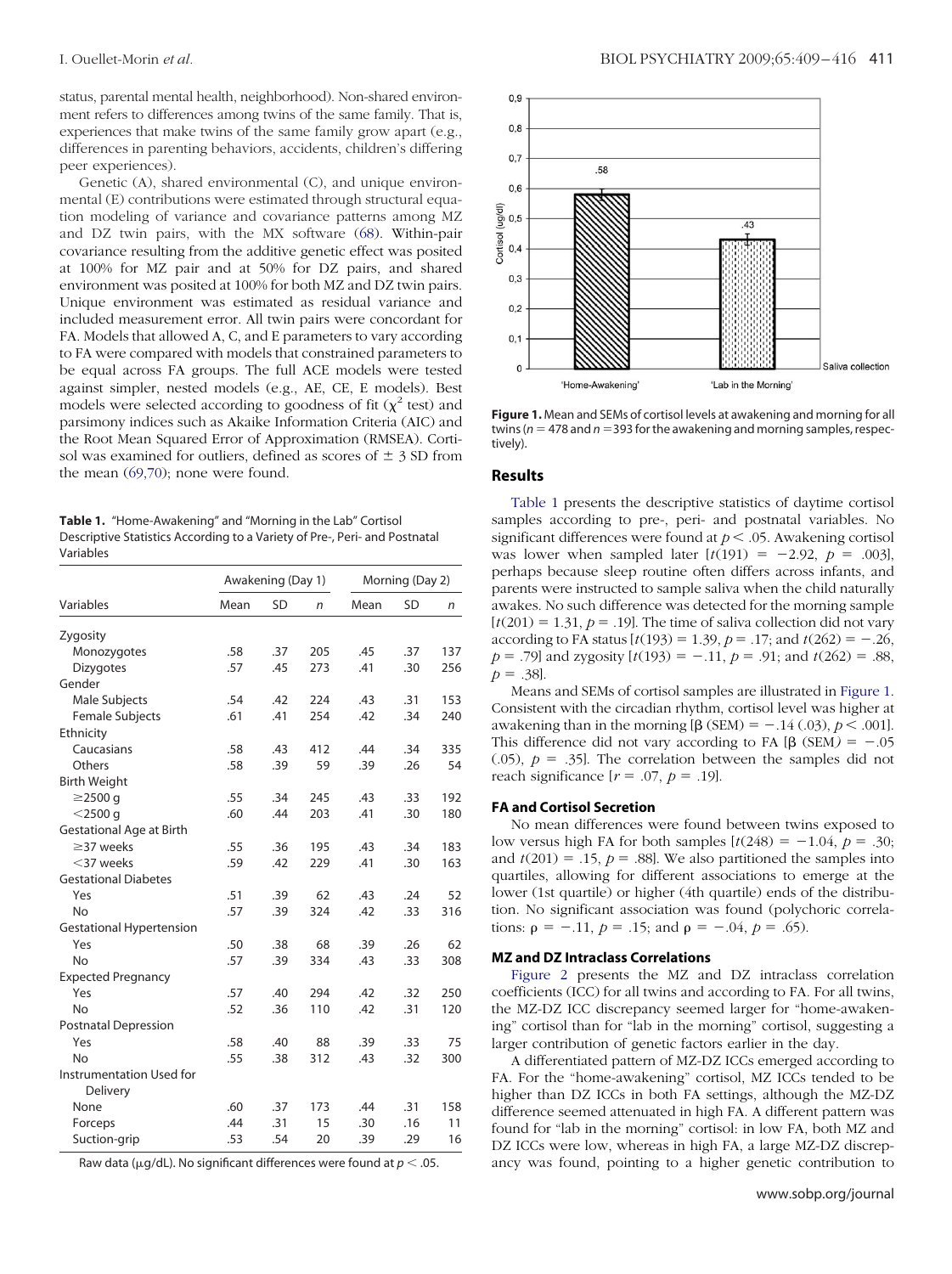(total sample)

Adversity

Adversity

<span id="page-3-0"></span>

**Figure 2.** Intraclass monozygotic (MZ) and dizygotic (DZ) correlations for "home-awakening" and "morning in the lab" cortisol samples for all twins and according to familial adversity. Awakening: all twins:  $MZ (n = 101 \text{ pairs})$ ; DZ ( $n = 131$  pairs); Low Familial Adversity: MZ ( $n = 77$  pairs); DZ ( $n = 101$ pairs); High Familial Adversity: MZ (n = 24 pairs); DZ (n = 30 pairs). Morning: all twins: MZ ( $n = 67$  pairs); DZ ( $n = 125$  pairs); Low Familial Adversity: MZ  $(n = 47 \text{ pairs})$ ; DZ  $(n = 95 \text{ pairs})$ ; High Familial Adversity: MZ  $(n = 20 \text{ pairs})$ ; DZ ( $n = 30$  pairs).

(total sample)

Adversity

Adversity

cortisol secretion in high FA than in low FA (scatterplots available in Supplement 1). Finally, ICCs were also calculated with more liberal ( $\geq$ 2 risk factors) and restrictive ( $\geq$ 4 risk factors) criteria. Similar patterns of results were obtained (figures available on request).

# **Genetic and Environmental Contributions to Daytime Cortisol Samples**

**Home-Awakening.** Model-fitting results for "home-awakening" cortisol are presented in Table 2. We examined models testing the invariance of the genetic and the environmental parameters across FA groups (i.e., constraining the parameters to be equal [EQ] across FA groups). From the full ACE, the elimination of the A or C parameters did not worsen the fit of the model  $[\Delta \chi^2(1) = 3.32, \ p = .07; \text{ and } \Delta \chi^2(1) = .00, \ p = > .99]$ whereas including only the E parameter did  $[\chi^2(2) = 11.56, p =$ .003]. The AE and CE models were thus more parsimonious than the ACE model, with the AE model performing better according to the AIC. We then allowed parameters to differ across FA settings (nonequal [NEQ] models). From the ACE-NEQ full model, eliminating successively the C for both low FA (model 6) and high FA groups (model 7) did not deteriorate the model  $[\Delta \chi^2(2) = .00, p = > .99]$ . Then, eliminating the A for either the low FA (model 8) or the high FA (model 9) led to worse models

 $[\Delta \chi^2(1) = 7.49, p = <.01$ ; and  $\Delta \chi^2(1) = 13.81, p = <.001$ ]. Models 2, 3, and 7 were kept according to their goodness of fit  $(\chi^2)$ . The AE-EQ model (model 2) was selected, because it offered the best balance between explanatory power and parsimony ( $AIC = -10.434$  and RMSEA = .058): "home-awakening" cortisol was accounted for by genetic  $(A = .32)$  and non-shared environmental ( $E = .68$ ) factors, and this pattern did not vary as a function of FA.

# **Lab in the Morning**

The model-fitting results for the "lab in the morning" sample are presented in [Table 3.](#page-4-0) From the ACE-EQ full model, reducing to AE or CE did not significantly worsen the fit  $[\Delta \chi^2(1) = .24, p =$ .62; and  $\Delta \chi^2(1) = .40$ ,  $p = .53$ , whereas only inclusion of the E did  $[\Delta \chi^2(2) = 9.84, p = < .01]$ . From the ACE-NEQ full model (model 5), removing successively the C in high FA (model 6), the A in low FA (model 7), and the C in low FA (model 8) did not lead to a worse fit  $[\Delta \chi^2(1) = .72, p = .40; \Delta \chi^2(1) = .00, p = .99;$ and  $\Delta \chi^2(1) = 3.42$ ,  $p = .06$ . However, eliminating the A for the high FA (model 8) weakened the fit  $[\Delta \chi^2(1) = 9.75, p = < .01]$ .

**Table 2.** Summary of the ACE Model-Fitting Results of the "Home-Awakening" Cortisol Sample According to FA

|                         |          | <b>Fit Statistics</b> |     |            |                     |            |                | Estimated Components (95% CI) |                     |
|-------------------------|----------|-----------------------|-----|------------|---------------------|------------|----------------|-------------------------------|---------------------|
| Models                  | $\chi^2$ | df                    | p   | <b>AIC</b> | RMSEA               |            | Α              | C                             | Ε                   |
|                         |          |                       |     |            | <b>Equal Models</b> |            |                |                               |                     |
| 1. ACE                  | 9.57     | 9                     | .39 | $-8.434$   | .063                | <b>LFA</b> | $.32(.00-.51)$ | $.00(.00-.24)$                | $.68(.53-.88)$      |
|                         |          |                       |     |            |                     | <b>HFA</b> | $.32(.00-.51)$ | $.00(.00-.24)$                | $.68$ $(.53 - .88)$ |
| $2.$ AE $^a$            | 9.57     | 10                    | .48 | $-10.434$  | .058                | <b>LFA</b> | $.32(.13-.51)$ |                               | $.68(.53-.88)$      |
|                         |          |                       |     |            |                     | <b>HFA</b> | $.32(.13-.51)$ |                               | $.68(.53-.88)$      |
| 3.CE                    | 12.89    | 10                    | .23 | $-7.115$   | .076                | <b>LFA</b> |                | $.19(.06-.33)$                | $.81(.68-.98)$      |
|                         |          |                       |     |            |                     | <b>HFA</b> |                | $.19(.06-.33)$                | $.81(.68-.98)$      |
| 4. E                    | 21.13    | 11                    | .03 | $-.871$    | .129                | <b>LFA</b> |                |                               | $1.00(1.0-1.0)$     |
|                         |          |                       |     |            |                     | <b>HFA</b> |                |                               | $1.00(1.0-1.0)$     |
|                         |          |                       |     |            | Non-Equal Models    |            |                |                               |                     |
| 5. $A_1C_1E_1A_2C_2E_2$ | 5.67     | 6                     | .46 | $-6.334$   | .049                | <b>LFA</b> | $.28(.00-.50)$ | $(00,-00)$ 00.                | $.72(.55-.95)$      |
|                         |          |                       |     |            |                     | <b>HFA</b> | $.43(.00-.81)$ | $.00$ $(.00-.53)$             | $.57(.33-.81)$      |
| 6. $A_1E_1A_2C_2E_2$    | 5.67     | $\overline{7}$        | .58 | $-8.334$   | .041                | <b>LFA</b> | $.28(.08-.50)$ |                               | $.72$ (.55 - .95)   |
|                         |          |                       |     |            |                     | <b>HFA</b> | $.43(.00-.81)$ | $.00$ $(.00-.53)$             | $.57(.33-.81)$      |
| 7. $A_1E_1A_2E_2$       | 5.67     | 8                     | .69 | $-10.334$  | .037                | LFA        | $.28(.08-.50)$ |                               | $.72(.55-.95)$      |
|                         |          |                       |     |            |                     | <b>HFA</b> | $.43(.06-.81)$ |                               | $.57(.33-.81)$      |
| 8. $E_1 A_2 E_2$        | 13.16    | 9                     | .16 | $-4.843$   | .075                | <b>LFA</b> |                |                               | $1.00(1.0-1.0)$     |
|                         |          |                       |     |            |                     | <b>HFA</b> | $.43(.06-.81)$ | $\overline{\phantom{0}}$      | $.57(.33-.81)$      |
| 9. $A_1E_1E_2$          | 19.48    | 9                     | .02 | 1.48       | .150                | <b>LFA</b> | $(00,-00)$ 00. |                               | $1.00$ $(.45-1.0)$  |
|                         |          |                       |     |            |                     | <b>HFA</b> |                |                               | $1.00$ $(.88-1.0)$  |

For the Non-Equal Models, the parameters of the Low Familial Adversity group (LFA) are indicated as 1, whereas 2 refers to High Familial Adversity group (HFA) parameters. A, Genetic estimate; C, shared environment estimate; E, unique environment estimate; FA, familial adversity; CI, confidence interval; AIC, Akaike Information Criteria; RMSEA, Root Mean Squared Error of Approximation; MZ, monozygotic twins; DZ, dizygotic twins. *<sup>a</sup>*

<sup>a</sup>Selected best-fitting model.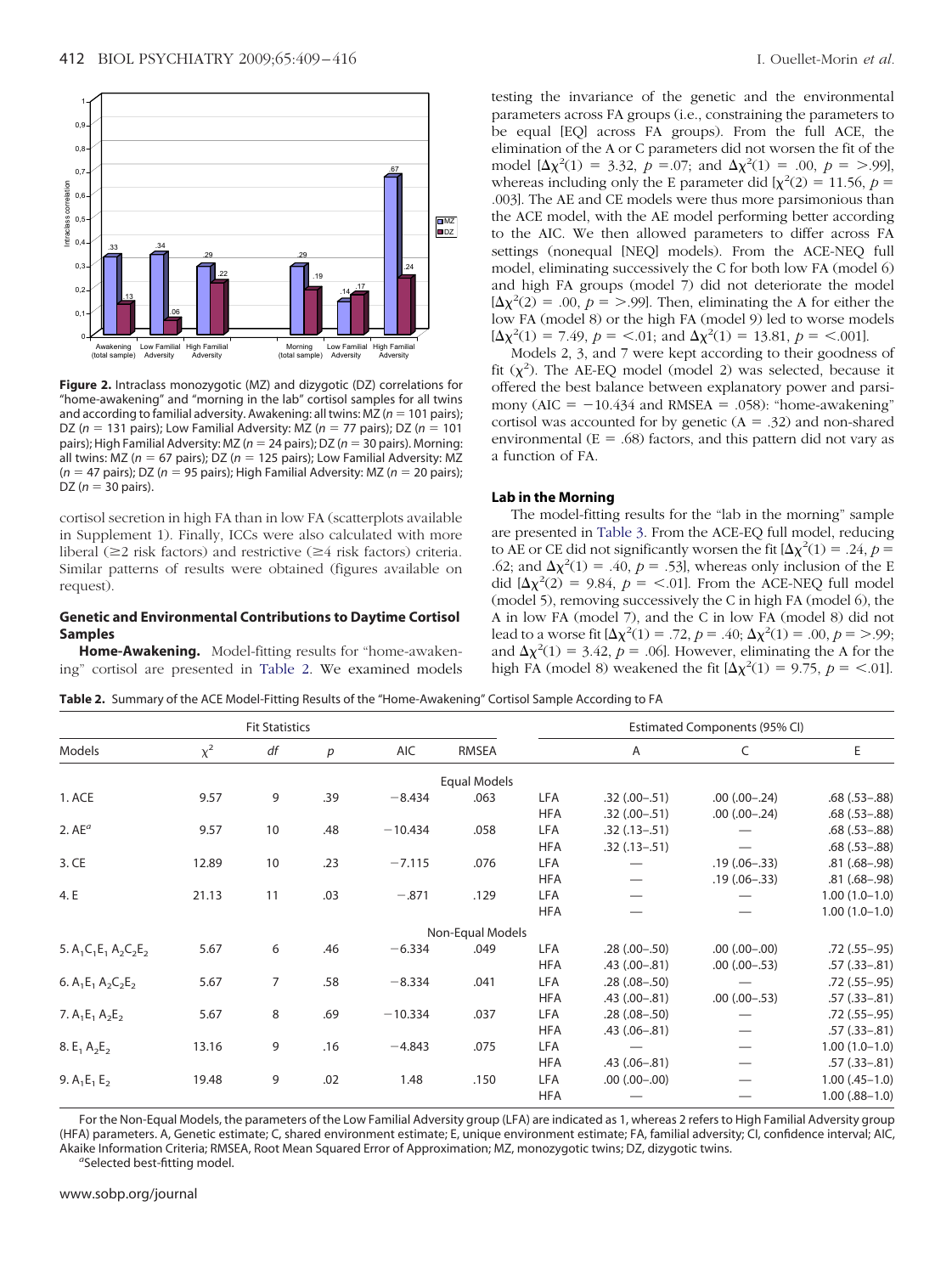<span id="page-4-0"></span>

|  |  | Table 3. Summary of the ACE Model-Fitting Results of the "Morning in the Lab" Cortisol Sample According to FA |  |
|--|--|---------------------------------------------------------------------------------------------------------------|--|
|  |  |                                                                                                               |  |

|                         |          | <b>Fit Statistics</b> |                  |           |                  |            |                     | Estimated Components (95% CI) |                     |
|-------------------------|----------|-----------------------|------------------|-----------|------------------|------------|---------------------|-------------------------------|---------------------|
| Models                  | $\chi^2$ | df                    | $\boldsymbol{p}$ | AIC       | RMSEA            |            | Α                   | C                             | E                   |
|                         |          |                       |                  |           | Equal Models     |            |                     |                               |                     |
| 1. ACE                  | 9.65     | 9                     | .38              | $-8.354$  | .071             | LFA        | $.18(.00-.51)$      | $.10(.00-.37)$                | $.72(.53-.95)$      |
|                         |          |                       |                  |           |                  | <b>HFA</b> | $.18(.00-.51)$      | $.10(.00-.37)$                | $.72(.53-.95)$      |
| 2. AE                   | 9.89     | 10                    | .45              | $-10.110$ | .060             | LFA        | $.31(.12-.51)$      |                               | $.69$ $(.53 - .91)$ |
|                         |          |                       |                  |           |                  | <b>HFA</b> | $.31(.12-.51)$      |                               | $.69$ $(.53 - .91)$ |
| 3. CE                   | 10.05    | 10                    | .44              | $-9.949$  | .076             | LFA        |                     | $.22(.08-.38)$                | $.78(.64-.96)$      |
|                         |          |                       |                  |           |                  | <b>HFA</b> |                     | $.22(.08-.38)$                | $.78(.64-.96)$      |
| 4. E                    | 19.49    | 11                    | .05              | $-2.509$  | .138             | LFA        |                     |                               | $1.00(1.0-1.0)$     |
|                         |          |                       |                  |           |                  | <b>HFA</b> |                     |                               | $1.00(1.0-1.0)$     |
|                         |          |                       |                  |           | Non-Equal Models |            |                     |                               |                     |
| 5. $A_1C_1E_1A_2C_2E_2$ | 3.60     | 6                     | .73              | $-8.399$  | .013             | LFA        | $.19(0 - .43)$      | $.00(.00-.36)$                | $.81(.60-.10)$      |
|                         |          |                       |                  |           |                  | <b>HFA</b> | $.69$ $(.01 - .89)$ | $(00,-00)$ 00.                | $.31(.17-.62)$      |
| 6. $A_1C_1E_1A_2E_2$    | 2.88     | $\overline{7}$        | .90              | $-11.123$ | .000             | LFA        | $.00$ $(.00-.40)$   | $.16(.00-.34)$                | $.84$ $(.67 - .10)$ |
|                         |          |                       |                  |           |                  | <b>HFA</b> | $.69$ $(.33 - .89)$ |                               | $.31(.17-.62)$      |
| 7. $C_1E_1A_2E_2$       | 2.88     | 8                     | .94              | $-13.123$ | .000             | LFA        |                     | $.16(.00-.34)$                | $.84(.67-1.0)$      |
|                         |          |                       |                  |           |                  | <b>HFA</b> | $.69$ $(.33 - .89)$ |                               | $.31(.17-.62)$      |
| 8. $E_1 A_2 E_2^a$      | 6.30     | 9                     | .71              | $-11.698$ | .023             | LFA        |                     |                               | $1.00(1.0-1.0)$     |
|                         |          |                       |                  |           |                  | <b>HFA</b> | $.69$ $(.33 - .89)$ |                               | $.31(.17-.62)$      |
| 9. $C_1E_1E_2$          | 16.05    | 9                     | .07              | $-1.952$  | .146             | LFA        |                     | $.16(.00-.34)$                | $.84(.67-1.0)$      |
|                         |          |                       |                  |           |                  | <b>HFA</b> |                     |                               | $1.00(1.0-1.0)$     |

For the Non-Equal Models, the parameters of the LFA are indicated as 1, whereas 2 refers to HFA parameters. Abbreviations as in [Table 2.](#page-3-0) *<sup>a</sup>* Selected best-fitting model.

Models 2, 3, and 8 were retained according to their goodness of fit. Model 8 clearly offered the best balance between explanatory power and parsimony ( $AIC = -11.698$ , and RMSEA = .023) and was thus retained. In low FA, "lab in the morning" cortisol was accounted for by unique environment, whereas in high FA, both genetic  $(A = .69)$  and unique environment  $(E = .31)$  factors contributed to the phenotype (this genetic-environmental etiology did not vary as a function of gender in both samples [not shown]).

## **Discussion**

The goal of this study was to examine the genetic and environmental contributions to morning cortisol secretion in 6-month-old twins and to determine whether these contributions varied according to FA. Genetic factors accounted for cortisol levels in different ways: a moderate "main effect" of genes was found for home-based awakening cortisol, whereas the contribution of genes to morning cortisol in the laboratory was conditional to FA. Specifically, in low FA settings (typical of most families), there was no genetic contribution and only unique environmental contributions to lab-based morning cortisol. In high FA, labbased morning cortisol was mainly accounted for by genetic factors and, to a lesser extent, by unique environmental factors.

Whereas the finding of a genetic "main effect" for awakening cortisol at home is consistent with results from other studies [\(34,42,43\)](#page-6-0), the differential pattern of genetic and environmental etiology of laboratory-based morning cortisol according to FA is a new and striking feature of the present results. Overall, these findings suggest a complex and evolving process of  $G \times E$ interactions underlying early daytime cortisol. A number of points should be underlined.

First, the differential pattern of genetic and environmental contributions to laboratory-based morning cortisol as a function of FA is consistent with a "diathesis-stress" model suggesting that the genetic liability (or resilience) to stress is more likely to be expressed in adverse environments than in more favorable conditions. This is the first study to reveal a conditional contribution of genes according to FA at such an early age. Specific genetic liability could modulate the impact of early adversity on cortisol activity and, more generally, the vulnerability to stressrelated diseases later in life [\(71\)](#page-7-0). These genetic liabilities could be expressed at several sites involved in the regulation of cortisol activity, including upstream structures that modulate the HPA axis. For example, increased activation of the right amygdala in response to fearful stimuli has been noted in the short allele serotonin transporter (5HTT) gene carriers located in the promoter region [\(72\)](#page-7-0). Future studies should thus examine the potential role of measured genes, such as the short 5HTT allele, in the present conditional association.

Second, the strong genetic contribution to morning cortisol levels in high FA runs opposite to the idea of a programming effect of early adversity on cortisol activity at 6 months of age. Robust programming and epigenetic effects of maternal care have been reported in rodents during the stress hyporesponsive period [\(73–75\)](#page-7-0). The dampened HPA axis response to stress and low circulating basal cortisol levels typical of this period could protect the immature but fast developing brain from repeated and prolonged glucocorticoid exposure (see [76\)](#page-7-0). To the extent that a functionally equivalent period emerges in the end of the first year of life in humans, it might be too early at 6 months of age for FA to have a programming effect on daytime cortisol activity (one major difference is that postnatal adversity is more likely to affect corticolimbic structures and pathways than the HPA axis per se given the relative maturity of this system at birth in primates [\[77\]](#page-7-0); accordingly, adversity experienced during this period could influence corticolimbic structures and circuitry, which in turn, could affect cortisol reactivity and regulation; an important buffering role of the caregiver is also presumed  $[25, 40, 74, 78 - 81]$ .

Such a programming effect of FA was suggested in a recently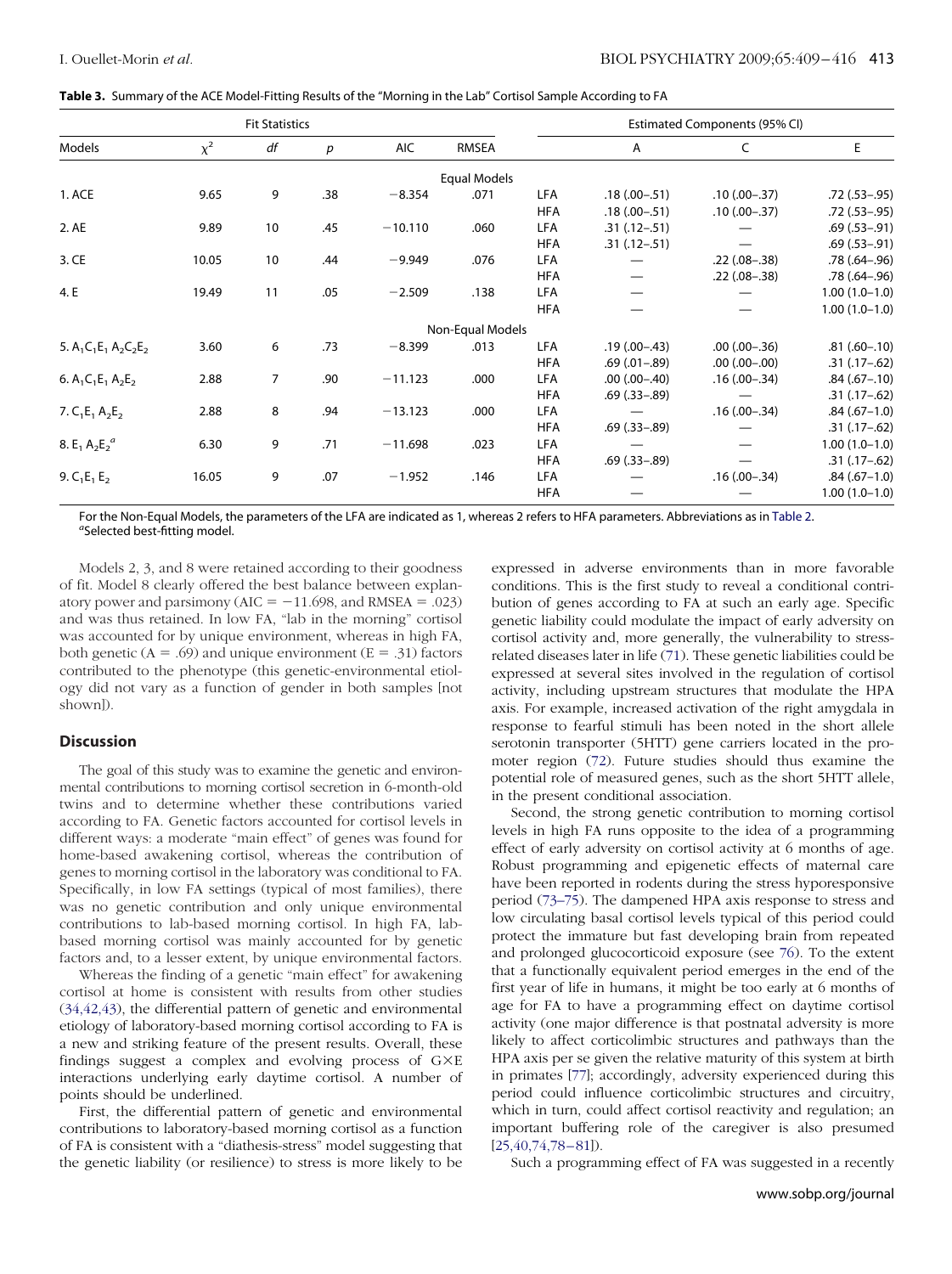<span id="page-5-0"></span>reported pattern of genetic and environmental contributions to cortisol response to novelty in 19-month-old twins [\(82\)](#page-7-0). Specifically, both shared and unique environments, not genetic factors, accounted for cortisol reactivity in high FA settings. In contrast, under low FA settings, only genetic and uniquely experienced factors contributed to the phenotype. The divergent patterns found in the two studies could be due to the period of development (6 vs. 19 months) or to the nature of HPA activity (daytime cortisol secretion vs. response to social novelty). Clearly, additional genetically informative studies collecting multiple daytime cortisol samples longitudinally in early childhood are needed to understand the role of environmental adversity in HPA activity in humans.

Third, the moderation of a genetic contribution to cortisol activity by FA was restricted to the morning cortisol sample in the laboratory and did not affect awakening cortisol levels at home. A moderate heritability of awakening cortisol has been reported in previous twin studies [\(39,42,43\)](#page-6-0), although not as early in development. Why was genetic contribution to cortisol conditional to FA for morning cortisol but not for awakening cortisol? One possibility is that cortisol activity might be regulated by different structures at awakening versus later during the morning [\(42\)](#page-6-0). Specifically, the suprachiasmatic nucleus progressively reduces its inhibitory control on the hypothalamus in the second half of the night, resulting in an overall increase in cortisol secretion. Approximately 2 hours before the awakening, neurons located in the paraventricular nucleus of the hypothalamus enhance its vasopressin secretion for a short period of time, which temporarily boost cortisol secretion at awakening before decreasing drastically during the next hour [\(83,84\)](#page-7-0). These basic physiological functions could be more attuned to genetic variation. In contrast, cortisol secretion taking place later during the morning is intended to facilitate adaptation to changing environments through cognitive, attention, and emotion regulation processes and thus could be more sensitive to environments.

Fourth, in contrast to previous singleton studies [\(40,85\)](#page-6-0), morning cortisol levels did not differ as a function of FA. Many factors could account for this finding. First, as suggested by the difference in heritability in lab-based morning cortisol according to FA, there could be a difference in morning cortisol levels only for infants carrying a genetic risk (i.e., a  $G \times E$  interaction). Second, differences in morning cortisol as a function of FA might emerge with age, possibly as a result of chronic exposure to adversity [\(86\)](#page-7-0). Finally, at 6 months of age, cortisol levels might vary according to FA only later during the morning. The increased environmental control of afternoon cortisol levels in comparison with morning cortisol is consistent with this idea [\(42,43,80\)](#page-6-0).

The present findings have important clinical implications. The genetic modulation of cortisol activity by FA might point to one mechanism through which adverse life conditions might exacerbate individual liabilities (or resilience) to stress and stressrelated diseases [\(87,88\)](#page-7-0). This finding stresses the importance of identifying the genetic variants involved and of characterizing the underlying mechanisms to help policymakers and clinicians to implement early preventive interventions tailored for children at risk for atypical patterns of cortisol.

#### **Limitations of the Study**

A few features of the current study might have constrained the findings. First, the cortisol indices were each based on a single saliva sample. Multiple samples collected over several days would have yielded more reliable measures. However, despite this limitation, significant heritability estimates were revealed, and different patterns of genetic and environmental contributions were found. Second, morning cortisol samples were collected in a non-familiar context (laboratory visit) that might have been arousing for some children. It is thus possible that it partly reflected reactive cortisol. However, awakening and morning mean cortisol levels showed the expected circadian rhythm, suggesting that the visit did not induce a stress response in most children. Third, the study would have benefited from a more extended coverage of the day to examine whether distinct patterns of genetic and environmental contributions as a function of FA would have been found. Fourth, the sample presented a limited number of cases of severe FA. Whether the findings generalize to the far end of the spectrum of FA is open to question*.* Fifth, the assessment of maternal hostile/reactive behaviors relied on self-report and might have been influenced by social desirability despite the use of contextualized items (i.e., the child's difficult behavior) [\(31,89\)](#page-6-0). Finally, because the FA index was computed as a family-level variable, it was not possible to establish whether the effect was genuinely environmental or genetically mediated.

#### **Conclusions**

The present study was the first to reveal distinct patterns of genetic and environmental contributions to morning cortisol secretion in the laboratory according to adversity in the first year of life. Genetic factors accounted for most of the variance in morning cortisol in high FA but not in low FA, suggesting the presence of a "diathesis" more likely to be expressed in adverse settings. Clearly, these conditional contributions of adversity and genetic factors need to be replicated in genetically informative studies with larger samples and with respect to the nature, timing, duration, and intensity of the adversity [\(24,86,90 –92\)](#page-6-0). Finally, future studies should investigate to what extent daytime cortisol early in development predicts later vulnerability to stress.

*This research was supported by grants from the National Health Research Development Program, the Social Sciences and Humanities Research Council of Canada, the Québec Ministry of Health and Social Services, the Canadian Institutes of Health Research, the Canada Research Chair program, the Fonds Québécois de la Recherche sur la Société et la Culture, and the Fonds de la Recherche en Santé du Québec. Isabelle Ouellet-Morin was supported by fellowships from the Canadian Institutes of Health Research and the Behavioral, Gene and Environment Training Grant Program. We are grateful to the parents and twins of the participating families. We thank Jocelyn Malo for coordinating the data collection and Hélène Paradis, Bei Feng, Bernadette Simoneau, and Jacqueline Langlois for their assistance in data management and preparation.*

*The authors report no biomedical financial interests or potential conflicts of interest.*

*Supplementary material cited in this article is available online.*

- 1. McEwen BS (2000): Allostasis and allostatic load: Implications for neuropsychopharmacology. *Neuropsychopharmacology* 22:108 –124.
- 2. Custodio RJ, Junior CE, Milani SL, Simoes AL, de Castro M, Moreira AC (2007): The emergence of the cortisol circadian rhythm in monozygotic and dizygotic twin infants: The twin-pair synchrony. *Clin Endocrinol* 66:192–197.
- 3. Price DA, Close GC, Fielding BA (1983): Age of appearance of circadian rhythm in salivary cortisol values in infancy. *Arch Dis Child* 58:454 – 456.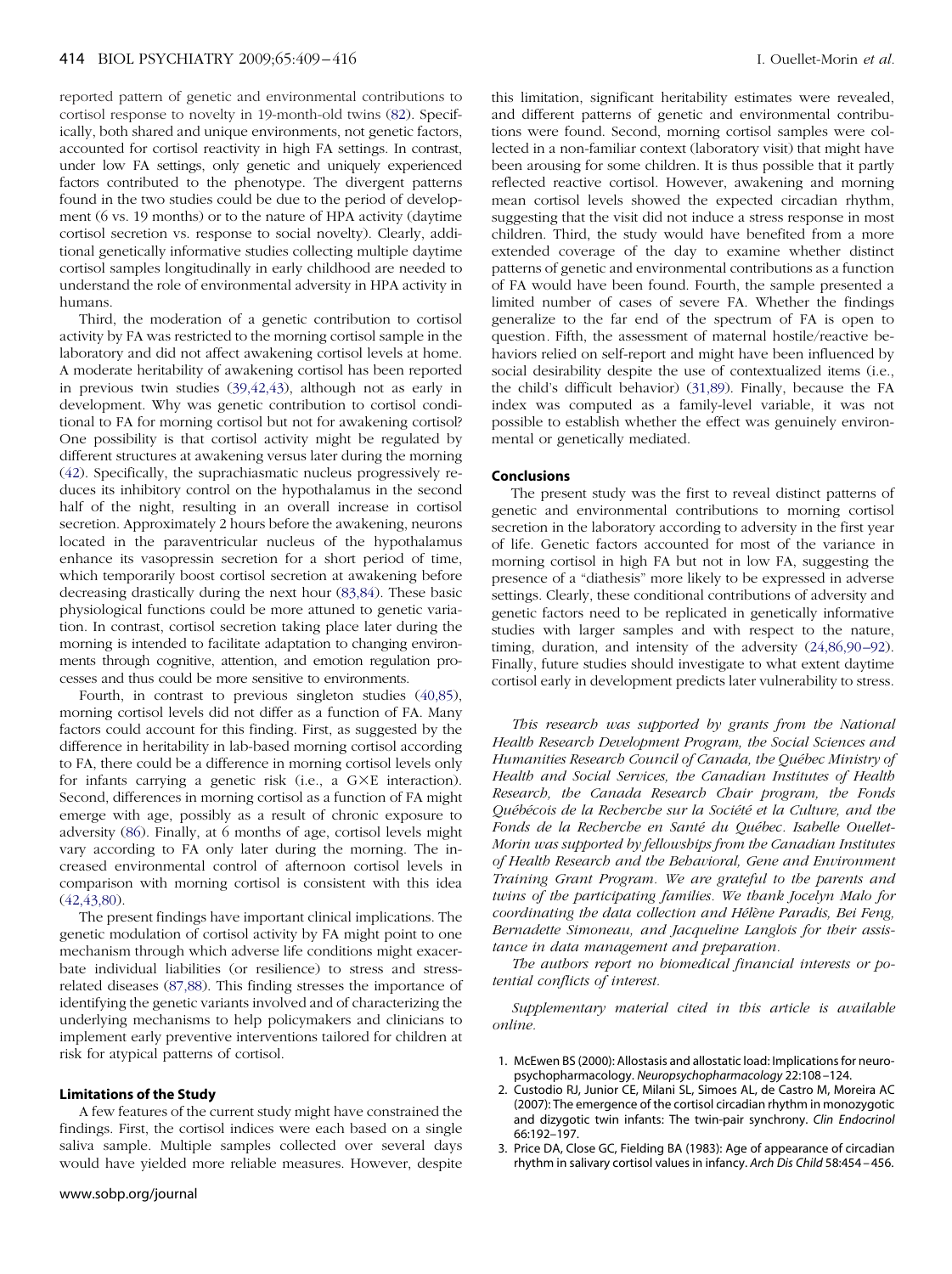- <span id="page-6-0"></span>4. Antonini SR, Jorge SM, Moreira AC (2000): The emergence of salivary cortisol circadian rhythm and its relationship to sleep activity in preterm infants. *Clin Endocrinol* 52:423– 426.
- 5. Luby JL, Heffelfinger A, Mrakotsky C, Brown K, Hessler M, Spitznagel E (2003): Alterations in stress cortisol reactivity in depressed preschoolers relative to psychiatric and no-disorder comparison groups. *Arch Gen Psychiatry* 60:1248 –1255.
- 6. Pruessner M, Hellhammer DH, Pruessner JC, Lupien SJ (2003): Self-reported depressive symptoms and stress levels in healthy young men: Associations with the cortisol response to awakening. *Psychosom Med* 65:92–99.
- 7. Carrion VG, Weems CF, Ray RD, Glaser B, Hessl D, Reiss AL (2002): Diurnal salivary cortisol in pediatric posttraumatic stress disorder. *Biol Psychiatry* 51:575–582.
- 8. Vanitallie TB (2002): Stress: A risk factor for serious illness. *Metabolism* 51:40 – 45.
- 9. Feder A, Coplan JD, Goetz RR, Mathew SJ, Pine DS, Dahl RE, *et al.* (2004): Twenty-four-hour cortisol secretion patterns in prepubertal children with anxiety or depressive disorders. *Biol Psychiatry* 56:198 –204.
- 10. McBurnett K, Lahey BB, Rathouz PJ, Loeber R (2000): Low salivary cortisol and persistent aggression in boys referred for disruptive behavior. *Arch Gen Psychiatry* 57:38 – 43.
- 11. Rosmond R, Dallman MF, Bjorntorp P (1998): Stress-related cortisol secretion in men: Relationships with abdominal obesity and endocrine, metabolic and hemodynamic abnormalities. *J Clin Endocrinol Metab* 83:1853–1859.
- 12. Lupien S, Lecours AR, Lussier I, Schwartz G, Nair NP, Meaney MJ (1994): Basal cortisol levels and cognitive deficits in human aging. *J Neurosci* 14:2893–2903.
- 13. McEwen BS (2000): The neurobiology of stress: From serendipity to clinical relevance. *Brain Res* 886:172–189.
- 14. Lupien SJ, King S, Meaney MJ, McEwen BS (2001): Can poverty get under your skin? Basal cortisol levels and cognitive function in children from low and high socioeconomic status. *Dev Psychopathol* 13:653– 676.
- 15. Evans GW, English K (2002): The environment of poverty: Multiple stressor exposure, psychophysiological stress, and socioemotional adjustment. *Child Dev* 73:1238 –1248.
- 16. Flinn MV, England BG (1997): Social economics of childhood glucocorticoid stress response and health. *Am J Phys Anthropol* 102:33–53.
- 17. Phillips DI,Walker BR, Reynolds RM, Flanagan DE,Wood PJ, Osmond C, *et al.* (2000): Low birth weight predicts elevated plasma cortisol concentrations in adults from 3 populations. *Hypertension* 35:1301–1306.
- 18. Ramsay DS, Bendersky MI, Lewis M (1996): Effect of prenatal alcohol and cigarette exposure on two- and six-month-old infants' adrenocortical reactivity to stress. *J Pediatr Psychol* 21:833– 840.
- 19. Dozier M, Manni M, Gordon MK, Peloso E, Gunnar MR, Stovall-McClough KC, *et al.* (2006): Foster children's diurnal production of cortisol: An exploratory study. *Child Maltreat* 11:189 –197.
- 20. Gunnar MG (2000): Early adversity and the development of stress reactivity and regulation. In: Nelson CA, editor. *The Effects of Early Adversity on Neurobehavioral Development, the Minnesota Symposia on Child Psychology*. London: Lawrence Erlbaum Associates, 163–200.
- 21. Bugental DB, Martorell GA, Barraza V (2003): The hormonal costs of subtle forms of infant maltreatment. *Horm Behav* 43:237–244.
- 22. Cicchetti D, Rogosch FA (2001): Diverse patterns of neuroendocrine activity in maltreated children. *Dev Psychopathol* 13: 677– 693.
- 23. Cicchetti D, Rogosch FA (2001): The impact of child maltreatment and psychopathology on neuroendocrinefunctioning.*Dev Psychopathol* 13: 783– 804.
- 24. Rinne T, de Kloet ER, Wouters L, Goekoop JG, DeRijk RH, van den Brink W (2002): Hyperresponsiveness of hypothalamic-pituitary-adrenal axis to combined dexamethasone/corticotropin-releasing hormone challenge in female borderline personality disorder subjects with a history of sustained childhood abuse. *Biol Psychiatry* 52:1102–1112.
- 25. Anisman H, Zaharia MD, Meaney MJ, Merali Z (1998): Do early-life events permanently alter behavioral and hormonal responses to stressors? *Int J Dev Neurosci* 16:149 – 64.
- 26. Dawes MA, Dorn LD, Moss HB, Yao JK, Kirisci L, Ammerman RT, *et al.* (1999): Hormonal and behavioral homeostasis in boys at risk for substance abuse. *Drug Alcohol Depend* 55:165–176.
- 27. Evans GW (2003): A multimethodological analysis of cumulative risk and allostatic load among rural children. *Dev Psychol* 39:924 –933.
- 28. Gunnar MR, Vazquez DM (2001): Low cortisol and a flattening of expected daytime rhythm: Potential indices of risk in human development. *Dev Psychopathol* 13:515–538.
- 29. Heim C, Ehlert U, Hellhammer DH (2000): The potential role of hypocortisolism in the pathophysiology of stress-related bodily disorders. *Psychoneuroendocrinology* 25:1–35.
- 30. Weinstock M (1997): Does prenatal stress impair coping and regulation of hypothalamic-pituitary-adrenal axis? *Neurosci Biobehav Rev* 21:1–10.
- 31. Boivin M, Perusse D, Dionne G, Saysset V, Zoccolillo M, Tarabulsy GM, *et al.* (2005): The genetic-environmental etiology of parents' perceptions and self-assessed behaviours toward their 5-month-old infants in a large twin and singleton sample. *J Child Psychol Psychiatry* 46:612– 630.
- 32. Dionne G, Dale PS, Boivin M, Plomin R (2003): Genetic evidence for bidirectional effects of early lexical and grammatical development. *Child Dev* 74:394 – 412.
- 33. Scarr S (1992): Developmental theories for the 1990s: Development and individual differences. *Child Dev* 63:1–19.
- 34. Bartels M, Van den Berg M, Sluyter F, Boomsma DI, de Geus EJC (2003): Heritability of cortisol levels: Review and simultaneous analysis of twin studies. *Psychoneuroendocrinology* 28:121–137.
- 35. Froehlich JC, Zink RW, Li TK, Christian JC (2000): Analysis of heritability of hormonal responses to alcohol in twins: Beta-endorphin as a potential biomarker of genetic risk for alcoholism. *Alcohol Clin Exp Res* 24:265– 277.
- 36. Inglis GC, Ingram MC, Holloway CD, Swan L, Birnie D, Hillis, *et al.* (1999): Familial pattern of corticosteroids and their metabolism in adult human subjects—the Scottish adult twin study. *J Clin Endocrinol Metab* 84: 4132– 4137.
- 37. Linkowski P, Onderbergen AV, Kerkhofs M, Bosson D, Mendlewicz J, Van Cauter E (1993): Twin study of the 24h cortisol profile: Evidence for genetic control of the human circadian clock. *Am J Physiol* 264:173–181.
- 38. Meikle AW, Stringham JD, Woodward MG, Bishop T (1988): Heritability of variation of plasma cortisol levels. *Metabolism* 37:514 –517.
- 39. Wüst S, Federenko I, Hellhammer DH, Kirschbaum C (2000): Genetic factors, perceived chronic stress, and the free cortisol response to awakening. *Psychoneuroendocrinology* 25:707–720.
- 40. Gunnar MR, Quevedo K (2007): The neurobiology of stress and development. *Annu Rev Psychol* 58:145–173.
- 41. Gunnar MR, Vazquez DM (2006): Stress neurobiology and developmental psychopathology. In: Cicchetti D, Donald JC, editors. *Developmental Psychopathology, 2nd ed*. Hoboken, New Jersey: John Wiley & Sons, 533–577.
- 42. Kupper N, de Geus EJ, van den Berg M, Kirschbaum C, Boomsma DI, Willemsen G (2005): Familial influences on basal salivary cortisol in an adult population. *Psychoneuroendocrinology* 30:857– 868.
- 43. Bartels M, de Geus EJC, Kirschbaum C, Sluyter F, Boomsma DI (2003): Heritability of daytime cortisol levels in children. *Behav Genet* 33: 421– 433.
- 44. Caspi A, McClay J, Moffitt TE, Mill J, Martin J, Craig IW, *et al.* (2002): Role of genotype in the cycle of violence in maltreated children. *Science* 297: 851– 844.
- 45. Jaffee SR, Caspi A, Moffitt TE, Dodge KA, Rutter M, Taylor A, *et al.* (2005): Nature X nurture: Genetic vulnerabilities interact with physical maltreatment to promote conduct problems. *Dev Psychopathol* 17:67– 84.
- 46. Johnson W, Krueger RF (2005): Genetic effects on physical health: Lower at higher income levels. *Behav Genet* 35:579 –590.
- 47. Kendler KS (1995): Genetic epidemiology in psychiatry. Taking both genes and environment seriously. *Arch Gen Psychiatry* 52:895– 899.
- 48. Moffitt TE, Caspi A, Rutter M (2005): Strategy for investigating interactions between measured genes and measured environments. *Arch Gen Psychiatry* 62:473– 481.
- 49. Rutter M, Moffitt TE, Caspi A (2006): Gene– environment interplay and psychopathology: Multiple varieties but real effects. *J Child Psychol Psychiatry* 47:226 –261.
- 50. Zubin J, Spring B (1977): Vulnerability: A new view of schizophrenia. *J Abnorm Psychol* 86:103–126.
- 51. Heim C, Nemeroff CB (1999): The impact of early adverse experiences on brain systems involved in the pathophysiology of anxiety and affective disorders. *Biol Psychiatry* 46:1509 –1522.
- 52. Heim C, Plotsky PM, Nemeroff CB (2004): Importance of studying the contributions of early adverse experience to neurobiological findings in depression. *Neuropsychopharmacology* 29:641– 648.